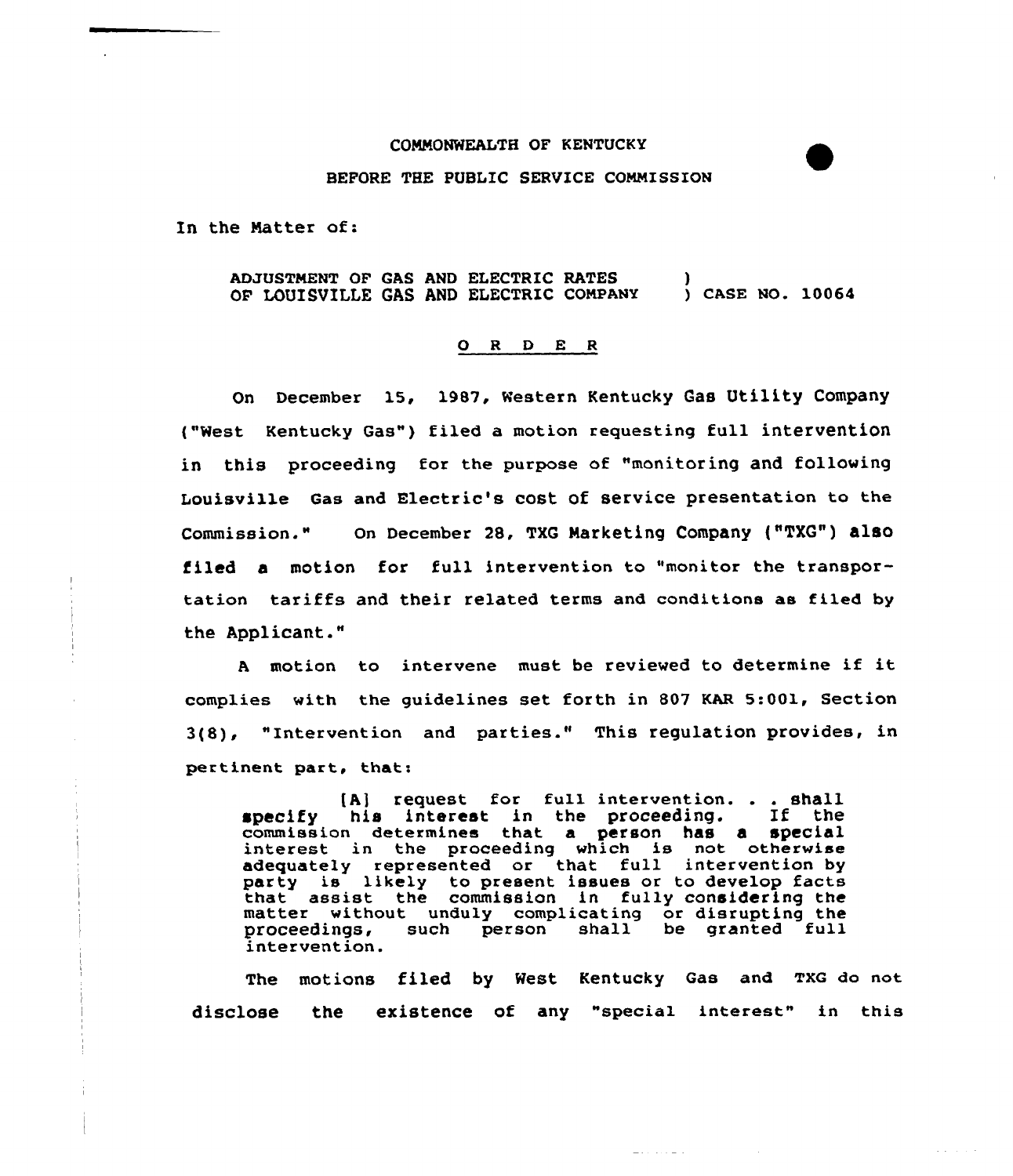proceeding. Both motions request intervention solely to monitor and follow the proceeding. Such an interest is only general in nature. There has been no allegation that West Kentucky Gas or TXG will represent any interest that is not otherwise adequately represented or that either will participate to present issues or develop facts to assist the Commission in its consideration of this case.

Based on a review of the motions and the applicable regulation, the Commission is of the opinion and hereby finds that neither West Kentucky Gas nor TXG possesses the requisite special interest to justify being granted full intervenor status. Both movants can fulfill their interest to monitor and follow this proceeding by reviewing the commission's official case file which contains every document in the record, and attending all hearings which are open to the public. The Commission's findings are without prejudice to either movant's right to renew its motion and disclose a special interest in this proceeding.

IT IS THEREFORE ORDERED that the motions of Nest Kentucky Gas and TXG requesting full intervention be and they hereby are denied without prejudice.

 $-2-$